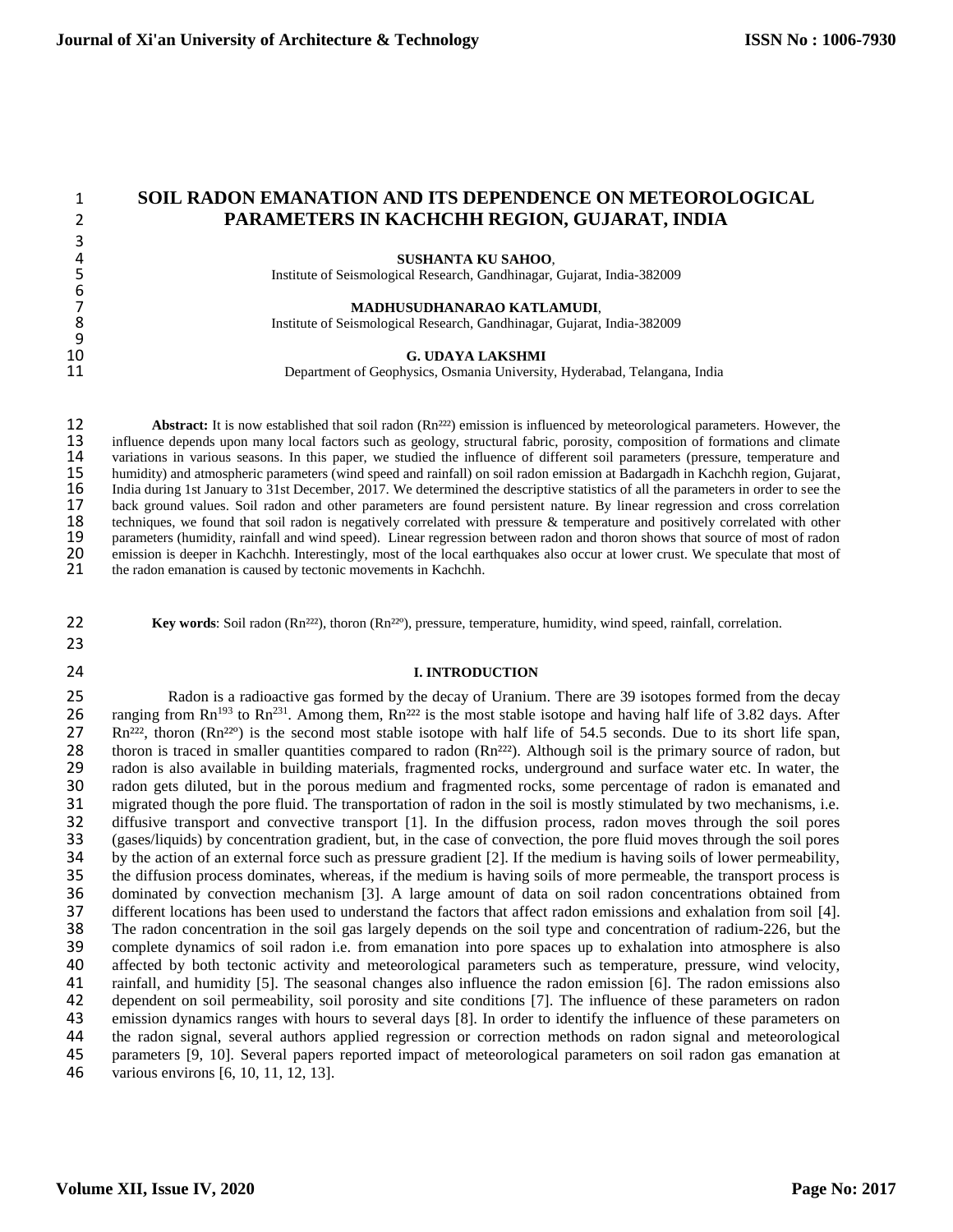47 In this study, we correlated the radon time series with meteorological parameters recorded at Badargadh in<br>48 Kachchh region, Gujarat, India during 1<sup>st</sup> January to 31<sup>st</sup> December, 2017 in order to understand the influ 48 Kachchh region, Gujarat, India during  $1<sup>st</sup>$  January to  $31<sup>st</sup>$  December, 2017 in order to understand the influence of meteorological parameters on radon emissions. 

## **II. GEOLOGY OF THE KACHCHH REGION**

 Kachchh basin is formed by the deposition of phanerozoic sedimentary formations of different ages in western part of Indian sub-continent [14]. The origin of Kachchh started in the Mesozoic tectonic events that took place during the break up of Gandwana land and northward migration of Indian plate. As a consequence of this break up, the Kachchh rift gets evolved and was controlled by number of faults [15]. The rift zone is surrounded by Nagar Parkar Fault (NPF) in the north, whereas the southern part of the basin is covered by North Kathiawar Fault (NKF). Both the faults are E-W oriented in the region. Again, the Radhanpur-Barmer arc is situated in the eastern side and the western side is covered by Arabian Sea. Other major E-W faults in the Kachchh region include the Kachchh Mainland Fault (KMF), Island Belt Fault (IBF), South Wagad Fault (SWF), Gedi Fault (GF), Banni Fault (BF), Katrol Hill Fault (KHF) etc. [16]. The succession of the broadly E-W trending faults that segmented the 62 Kachchh basin is conventionally described as the reactivated precambrian signature, assuming that the Delhi Aravali<br>63 orogenic trend that run in the NE-SW direction has changed its direction to the west after entering 63 orogenic trend that run in the NE-SW direction has changed its direction to the west after entering the Gujarat plains 64 [14]. Because of disposition of various faults and lineaments, the Kachchh region is placed as Zo [14]. Because of disposition of various faults and lineaments, the Kachchh region is placed as Zone-V in the seismic zonation map of India. The Kachchh region is seismically the most active region in India after the Himalayas. Major earthquakes that occurred in Kachchh are the 1668 Indus delta (MM X), 1819 Kachchh (Mw 7.9), 1845 Lakhpat (MM VIII), 1956 Anjar (Mw 6.0) and the 2001 Bhuj (Mw 7.6) earthquakes.





 **Figure 1:** Location of radon monitoring station (black triangle) on Geological map of Kachchh. The inset shows the peninsular 71 India map with study area (square). India map with study area (square).

- 
- **III. MATERIALS AND METHOD**



# **3.1 EXPERIMENTAL SETUP**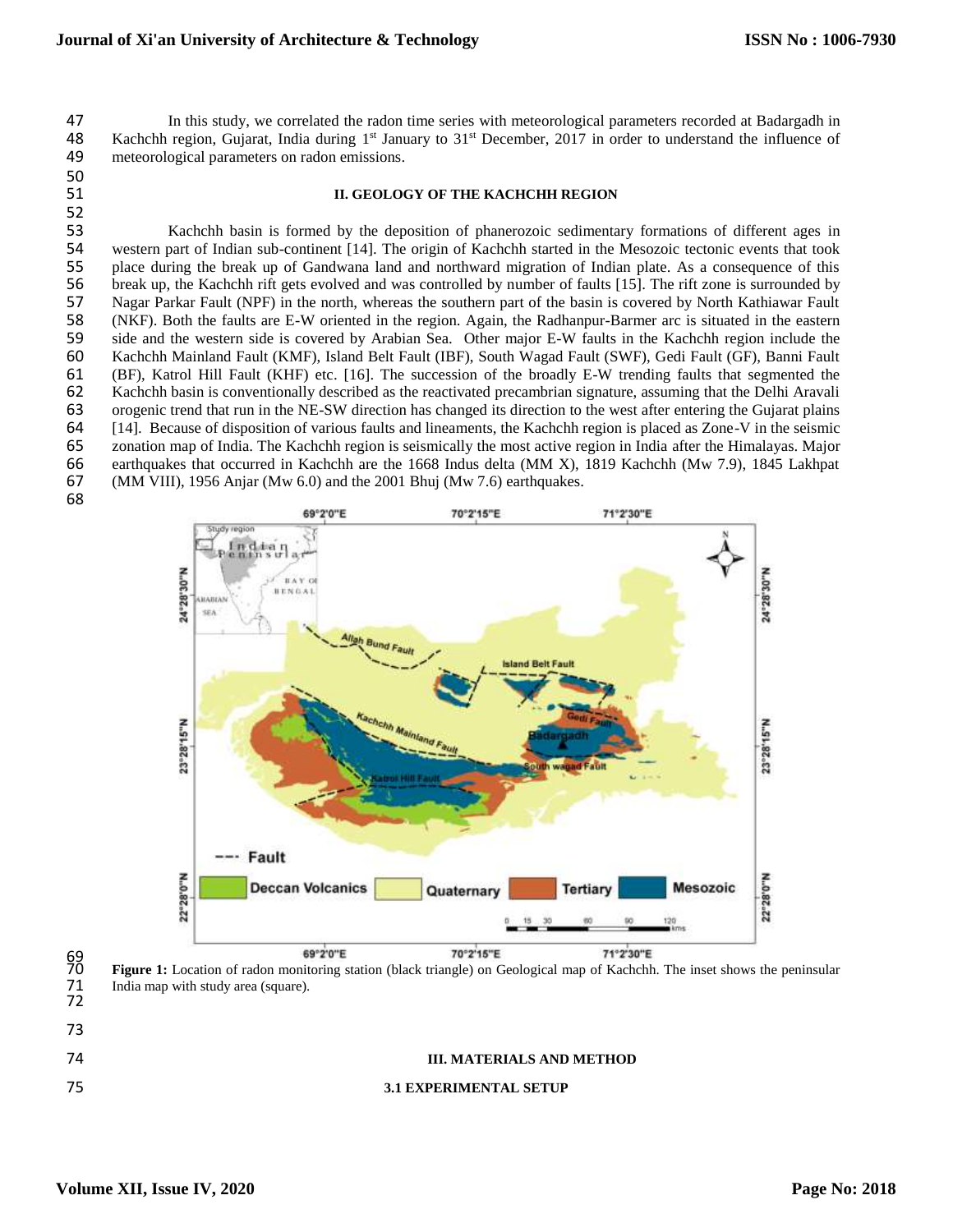76 For continuous monitoring of soil radon, Institute of Seismological Research (ISR) established an<br>77 observatory at Badargadh (23° 47 N, 70° 62 E) in Kachchh region, Guiarat, India (Figure 1). The station is situated 77 observatory at Badargadh ( $23^{\circ}$ .47 N,  $70^{\circ}$ .62 E) in Kachchh region, Gujarat, India (Figure 1). The station is situated along the South Wagad Fault, an E-W trending and seismically active fault. For the measureme 78 along the South Wagad Fault, an E-W trending and seismically active fault. For the measurement of soil radon 79 (Rn<sup>222</sup>) in the current study, the soil radon monitor (RTM 1688-2) manufactured by Sarad Instruments, Germ (Rn<sup>222</sup>) in the current study, the soil radon monitor (RTM 1688-2) manufactured by Sarad Instruments, Germany has 80 been utilized. During the course of measurement, the instrument also measured other parameters such as pressure, 81 temperature, humidity and soil thoron  $(Rn^{22}°)$  along with the soil radon. A sampling period of 10 minutes has been<br>82 maintained for all the measured parameters. The soil gas that is released during the measurement i 82 maintained for all the measured parameters. The soil gas that is released during the measurement is sent to an alpha<br>83 spectroscopy via an internal pump after passing through the water trap and gas cooler. All the data 83 spectroscopy via an internal pump after passing through the water trap and gas cooler. All the data is recorded and<br>84 stored in the data logger. With the support of Radon vision software which is developed by the manuf 84 stored in the data logger. With the support of Radon vision software which is developed by the manufacturer, we can<br>85 view the waveform data and export to text files. Figure 2 depicts the detailed picture of instrument 85 view the waveform data and export to text files. Figure 2 depicts the detailed picture of instrumentation and the 86 procedure of the data acquisition. The radon probe is suspended by a cable inside a hole in the subsurface of earth at 87 a depth of 3 ft as shown in the figure and the cable is connected to a data logger. The bottom of the hole is filled<br>88 with gravels to prevent the contamination of water. Both the cable and radon probe in the hole is w with gravels to prevent the contamination of water. Both the cable and radon probe in the hole is wrapped with a 89 PVC pipe below the surface of earth. The data logger is connected with a computer or laptop for the real time<br>90 visualization and downloading of the raw data and with a DC battery for power supply. 90 visualization and downloading of the raw data and with a DC battery for power supply.



#### 93 **3.2 METHODS**

 In order to understand the back ground values of radon, thoron, temperature, relative humidity and pressure in our study region, we first carried out the descriptive analysis such as minimum, maximum, average and standard deviation of these parameters. Then, we correlated the radon time series with other meteorological parameters using two different methods namely linear regression analysis and cross correlograms. To determine the long memory characters, the rescaled range analysis (R/S) of soil radon and other parameters is conducted. In the R/S analysis, there is a parameter known as the Hurst exponent (H) or the index of dependence is derived. The value of H is confined between 0 to 1. Based on the range of its value, the Hurst exponent divides the input time series into three 101 categories, i.e. anti-persistent (0<H<0.5), random (H=0.5) and persistent (0.5<H<1) [17, 18]. In case of the random walk, the time series does not possess any long memory effect. In the anti-persistent category, the tr walk, the time series does not possess any long memory effect. In the anti-persistent category, the trend reversion is more probable than the trend continuation. For the persistent type, i.e. when the H value is confined between 0.5 and 1, the time series exhibit the long range correlation. The mathematical operation of the R/S method is described 105 below:

106 Let us take a time series of N no. of observations, where  $N \in \{N_1, N_2, N_3, \ldots, N_n\}$  is again divided into d non-<br>107 overlapping intervals of N. (N<sub>0-1)(s+1)</sub>, N<sub>0-2)(s+2)</sub>, .........,N<sub>ks</sub>), where k= 1.2.3,....d wi 107 overlapping intervals of N,  $(N_{(k-1)(s+1)}, N_{(k-2)(s+2)}, \ldots, N_{k,s})$ , where  $k=1,2,3,\ldots$  with individual length s=n/d. The calculation of Hurst exponent, H is based on the following relation, i.e. calculation of Hurst exponent, H is based on the following relation, i.e.

109 
$$
(\frac{R}{S}) = \frac{1}{d} \sum_{k=1}^{d} (\frac{Rks}{Sks})
$$
 (1)

91<br>92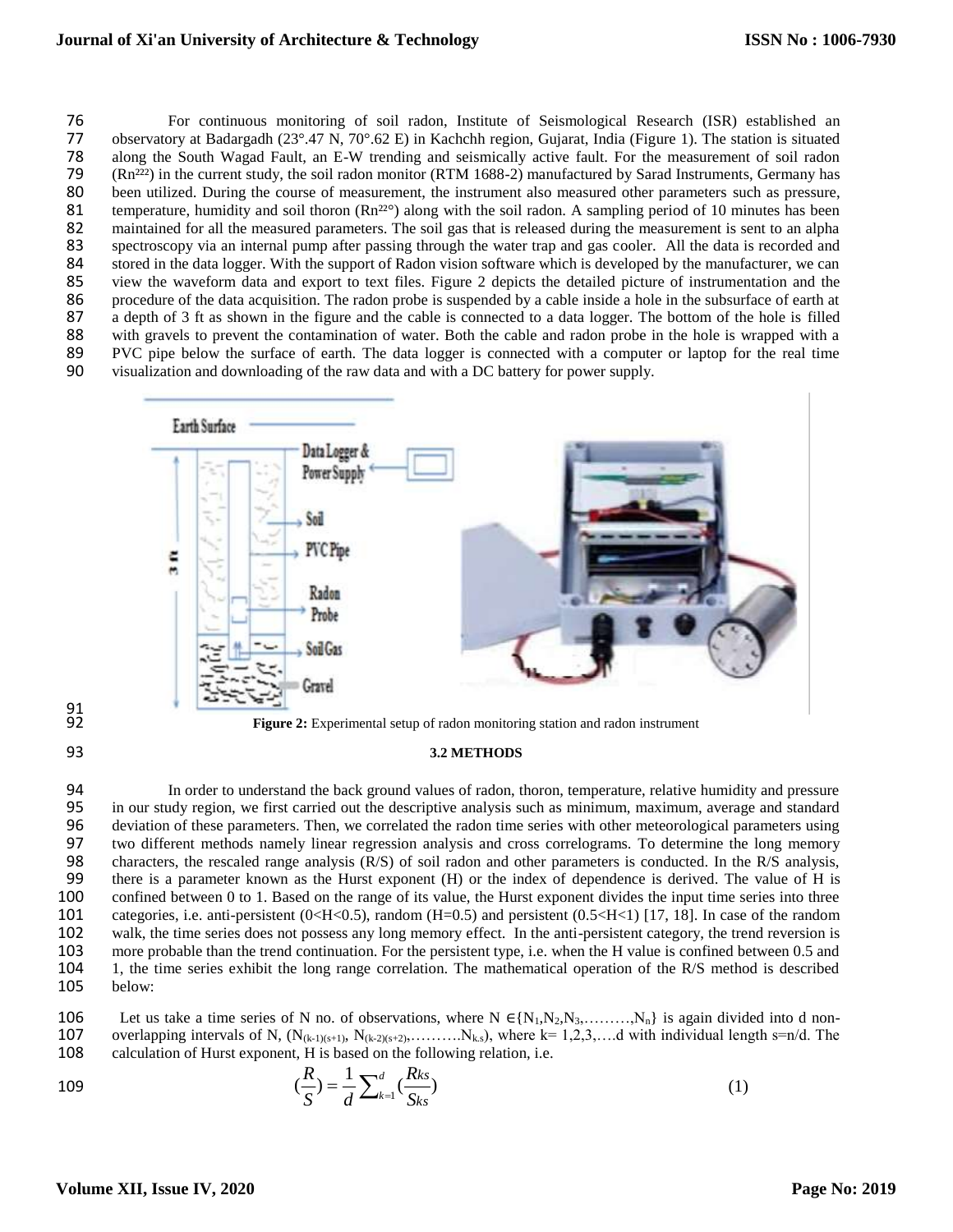110 In the above equation (1),  $R_{k,s}$  is calculated as,

111 
$$
R_{k s} = max_{1 < i < s} \{(Y_{k,s})i\} - min_{1 < i < s} \{(Y_{k,s})i\} \tag{2}
$$
\n112 Here  $(Y_{k,s})_i$  is the deviation of an individual observations of sub groups (i) and their mean  $(X_{k,s})$  and calculated as,  $(Y_{k,s}) = \sum_{j=1}^{i} (X_{(k-1)s+i} - X_{k,s}) \tag{3}$ \n114 The mean of the subgroups can be computed as\n
$$
\overline{X} = \frac{1}{s} \sum_{i=1}^{s} (X_{(k-1)s+i}) \tag{4}
$$

116 The parameter  $S_{k,s}$  given in the equation (1) is defined as,

117 
$$
S_{k,s} = \sqrt{\sum_{i=1}^{s} (X_{(k-1)s+i} - \overline{X}_{k,s})^2 / s}
$$
 (5)

118 In the final step, the rescaled range (R/S) is linearly regressed with the sizes according to the following relation, i.e.

119 
$$
Log_{10}(\frac{R}{S}) = const + H_{obs}Log_{10}(s)
$$
 (6)

120 Where  $H_{obs}$  is the observed Hurst exponent  $(H)$ 

121

 $1$ 

# 122 **IV. RESULTS AND DISCUSSION**

## 123 **4.1 DESCRIPTIVE STATISTICS OF RADON, THORON AND METEOROLOGICAL PARAMETERS**

124 Figure 3 depicts the time series of soil radon, thoron, pressure, humidity, temperature which are recorded at 125 Badargadh observatory and wind speed & rainfall data which are recorded at Khirai (23.4739°N, 70.6454°E) 125 Badargadh observatory and wind speed & rainfall data which are recorded at Khirai (23.4739°N, 70.6454°E) by<br>126 Directorate of Agriculture, Government of Gujarat during January-December, 2017. The general statistics of 126 Directorate of Agriculture, Government of Gujarat during January-December, 2017. The general statistics of radon, 127 thoron and other parameters (temperature, relative humidity and pressure) have been analyzed for the study period  $(1^{st}$  January to  $31^{st}$  December, 2017) and depicted in Table 1. In order to characterize the season  $(1<sup>st</sup> January to 31<sup>st</sup> December, 2017)$  and depicted in Table 1. In order to characterize the seasonal variation of radon, 129 the detailed statistical analysis of radon has also been conducted during various seasons such as summer, winter and 130 rainy seasons separately (Table 2).

132

131 **Table 1:** Descriptive Statistics of Soil radon and other parameters during the monitoring period

| Parameters                   | Minimum | Maximum | Average | Standard<br>Deviation |
|------------------------------|---------|---------|---------|-----------------------|
| Radon<br>(Bq/m3)             | 6       | 1134    | 344     | 89                    |
| <b>Thoron</b><br>(Bq/m3)     | 14      | 2993    | 1172    | 59                    |
| Pressure<br>(mBar)           | 973     | 1002    | 989     | 6                     |
| Temperature<br>$(^{\circ}C)$ | 11      | 45      | 28      | 6                     |
| Humidity<br>(% )             | 33      | 97      | 56      | 15                    |
| Wind speed<br>(km/hr)        | 0.69    | 7.6     | 2.11    | 0.89                  |

133 From the analysis, it has been obtained that radon is showing an average value of 344 Bq/m3 for the total 134 period of one year, while it is showing the average values of 247 Bq/m3, 550 Bq/m3 and 319 Bq/m3 during summer, 135 winter and rainy seasons respectively (Table 2). From the seasonal statistics, it has been observed that radon shows 136 maximum concentration during the rainy season with highest average and standard deviation values in comparison 137 to the other two seasons. As soon as the rainy season is over, the radon values are coming down which is indicating<br>138 that the radon emanation and transportation in the subsurface is influenced by the rainfall. Moreo 138 that the radon emanation and transportation in the subsurface is influenced by the rainfall. Moreover, the wind<br>139 speed is also higher (6-9 km/hour) during this season. The increase of radon with increase of rainfall speed is also higher (6-9 km/hour) during this season. The increase of radon with increase of rainfall was reported in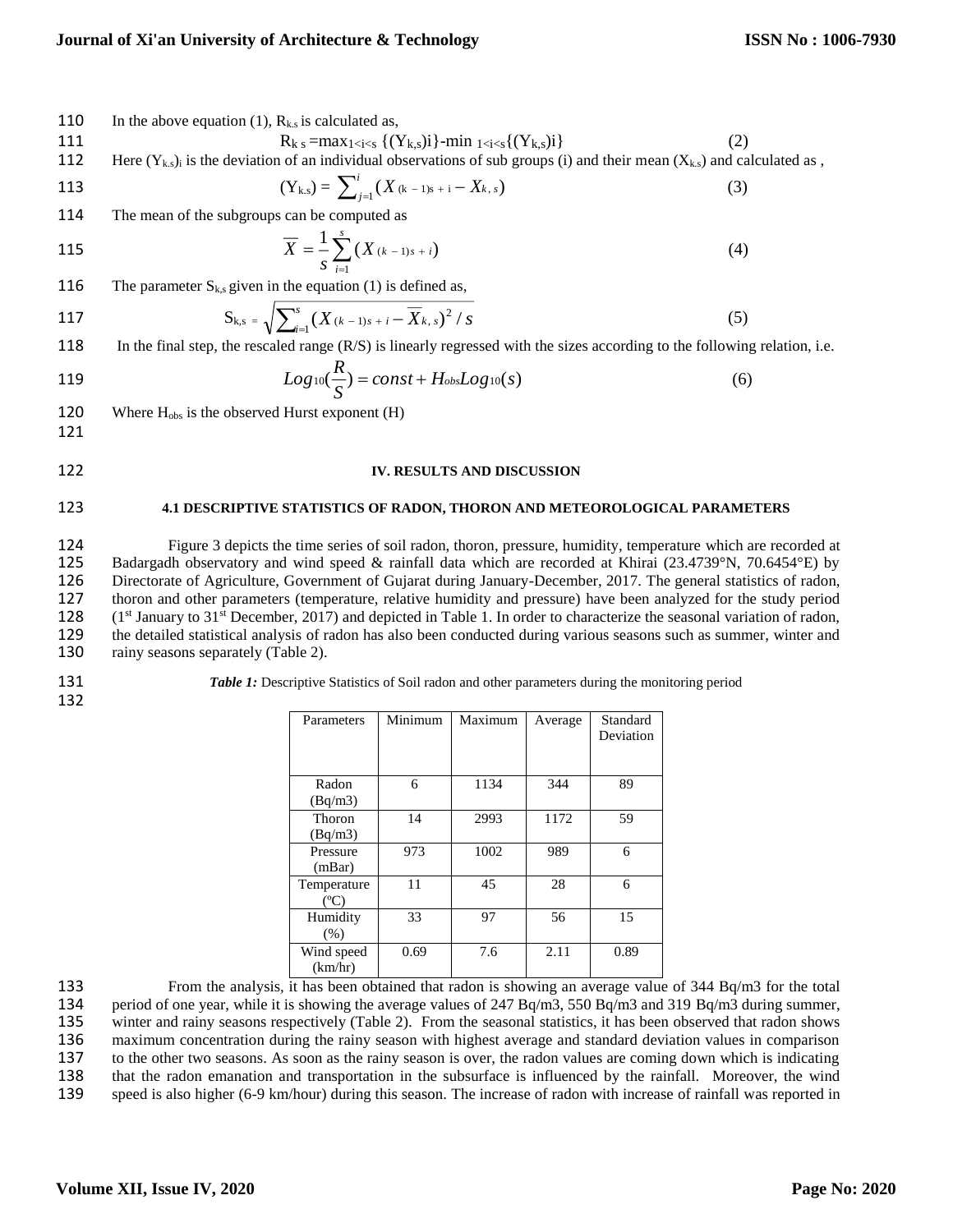earlier studies [19, 20, 21]. The conceivable explanation for increase of radon is that as soon as the rain water 141 percolates into the soil, it enhances the permeability of the soil pores and hence the transportation of soil gas radon<br>142 gets stimulated and there is an increase in its concentration. After a certain time duration, gets stimulated and there is an increase in its concentration. After a certain time duration, as the soil pores are completely saturated with water, there will be a moisture cover which is formed like a cap (capping effect) and it inhibits the exhalation of soil radon and hence, its concentration decreases.

145



146<br>147

147 **Figure 3:** Soil Radon, Thoron, Pressure, Humidity, Wind speed, Temperature and Rainfall data recorded during January-December, 2017

149 In the Table 2, it has been observed that the concentration of soil radon is low during summer as compared 150 to the other two seasons. The plausible explanation for decrease of radon is that the temperature inversion occurs 151 during the rainy and winter months which are responsible for higher value of radon during these two seasons.<br>152 Moreover, during summer season, the vertical mixing of air and its dispersal to higher altitudes reduces Moreover, during summer season, the vertical mixing of air and its dispersal to higher altitudes reduces the 153 concentration of radon near ground surface. Apart from these two reasons, the change in soil temperature and humidity also responsible for the seasonal variation of soil radon [22, 23, 24]. humidity also responsible for the seasonal variation of soil radon [22, 23, 24].

- 155
- 157

156 **Table 2:** Descriptive Statistics of Soil radon during all the three seasons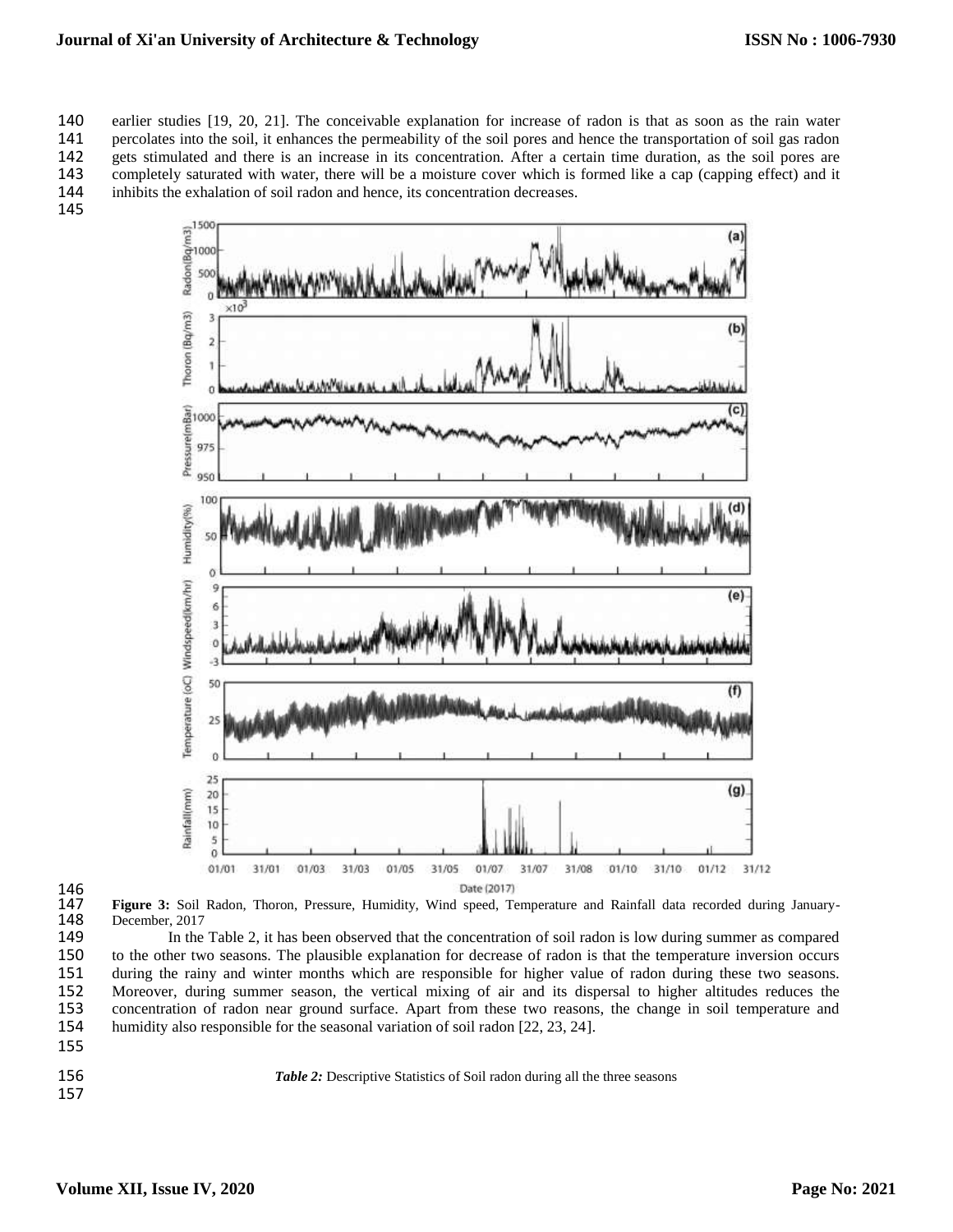| Radon   | Minimum | Maximum | Average | Std.dev |
|---------|---------|---------|---------|---------|
| (Bq/m3) |         |         |         |         |
|         |         |         |         |         |
| Summer  | 6       | 964     | 247     | 70      |
|         |         |         |         |         |
| Rainy   | 353     | 1500    | 550     | 136     |
|         |         |         |         |         |
| Winter  | 116     | 1051    | 319     | 90      |
|         |         |         |         |         |

158

159 In order to find out whether recorded soil radon data is following normal distribution or not, we plotted the<br>160 auantile (q-q) plot (Figure 4). During the monitoring period, we observed a good correlation between the 160 quantile (q-q) plot (Figure 4). During the monitoring period, we observed a good correlation between the quantiles of observed and expected values. This high correlation indicates that the soil radon is following norma 161 of observed and expected values. This high correlation indicates that the soil radon is following normal distribution.<br>162 As per Ahrens [25], soil radon generally follows fundamental laws of geochemistry with normal d As per Ahrens [25], soil radon generally follows fundamental laws of geochemistry with normal distribution.



164 **Figure 4**: Quantile (q-q) plot of Radon time series at Badargadh

165

163

### 166 **4.2 DETERMINISTIC ANALYSIS**

 A deterministic analysis of the soil radon along with all the other meteorological parameters has been carried out to understand the long range memory present in the corresponding datasets. This analysis will aid in understanding the dependency of one parameter over one or more parameters [18, 26]. The emission of soil radon is regarded as a non-linear and complex process due to its dependency on different chaotic variables such as pressure, temperature, humidity etc. [26, 27, 28]. The chaotic nature of radon time series was explored by computation of 172 various parameters such as Hurst exponent (H), the Lyapunov exponent ( $\lambda$ ) and attractor dimension. The Hurst exponent (H) can be computed through rescaled range (R/S) analysis on radon time series and other paramete 173 exponent (H) can be computed through rescaled range (R/S) analysis on radon time series and other parameters. The H value generally varies between 0 to 1. Tatli [17] reported that high value of H in the region as an in H value generally varies between 0 to 1. Tatli [17] reported that high value of H in the region as an indication of the occurrence of drought due to possible association with large scale atmospheric circulations. Gkarlaouni et al. [18] revealed the hidden characteristics of long memory dependence and clustering between earthquakes by R/S technique. In the present study, we applied the R/S method on soil radon and other meteorological parameters during the monitoring period to determine the Hurst exponent of each and every parameter. From this analysis, it has been observed that the H value is 0.861 for radon, 0.845 for thoron, 0.725 for pressure, 0.763 for temperature, 0.626 for wind speed and 0.771 for humidity (Figure 5). As all the values of the Hurst exponent (H) are greater than 0.5, it can be concluded that all the parameters are persistent in nature and having the long memory characteristics. Barkat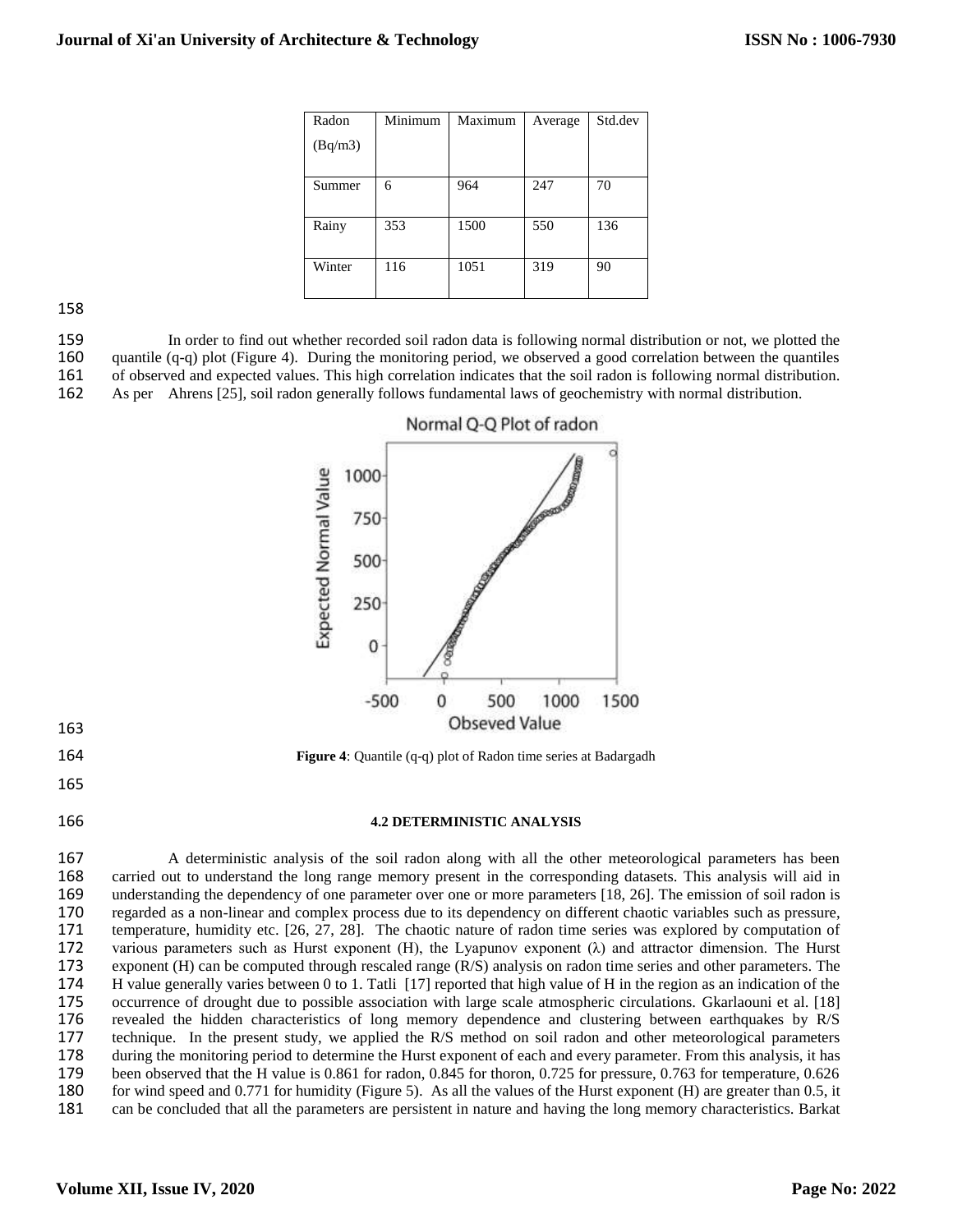182 et al. [29] reported that the H value is in the range of 0.5 to 1 for soil radon and other meteorological parameters

183 with persistent nature in northern Pakistan. Whereas Planinic et al. [27] found anti persistent nature of radon and persistent nature of meteorological parameters. In our study also we obtained H value greater than 0.5 184 persistent nature of meteorological parameters. In our study also we obtained H value greater than 0.5 for radon and other meteorological parameters which indicate that no chaotic behavior in the observed radon time se 185 other meteorological parameters which indicate that no chaotic behavior in the observed radon time series.



186<br>187 188

Figure 5: Calculation of Hurst exponent (H) for all parameters by R/S method

# 189 **4.3 SOURCES OF RADON GAS EMISSION**

 Radon and Thoron are released by the decay of Uranium and Thorium inside the earth's crust. Its 191 emanation and movement mainly depend on the physical conditions inside the earth rather than chemical processes 192 [31]. The atmospheric influences also control the radon and thoron emanation along with geological con [31]. The atmospheric influences also control the radon and thoron emanation along with geological conditions. The enhancement of radon flux is mainly dependent on cracks and fissures [30]. Generally the high concentration of 194 radon is found in soils which are overlain by fractured rocks i.e. earthquake prone areas and volcanic areas [31].<br>195 During the earthquake preparation period, new fractures and fissures are created inside the earth. During the earthquake preparation period, new fractures and fissures are created inside the earth. Subsequently, the radon gets more spaces to travel and the radon emission is more. There are two possibilities of radon emanation based on its source of emanation; either it can be deeper source or shallower source. For the deeper source, crustal stress/strain is main attributers for the movement of radon gas along with other carrier gases. For the shallower source, micro fractures before moderate earthquakes are the main attributers for the enhancement of these gases. So, the source of radioactive emission is an important component for understanding the earthquake process.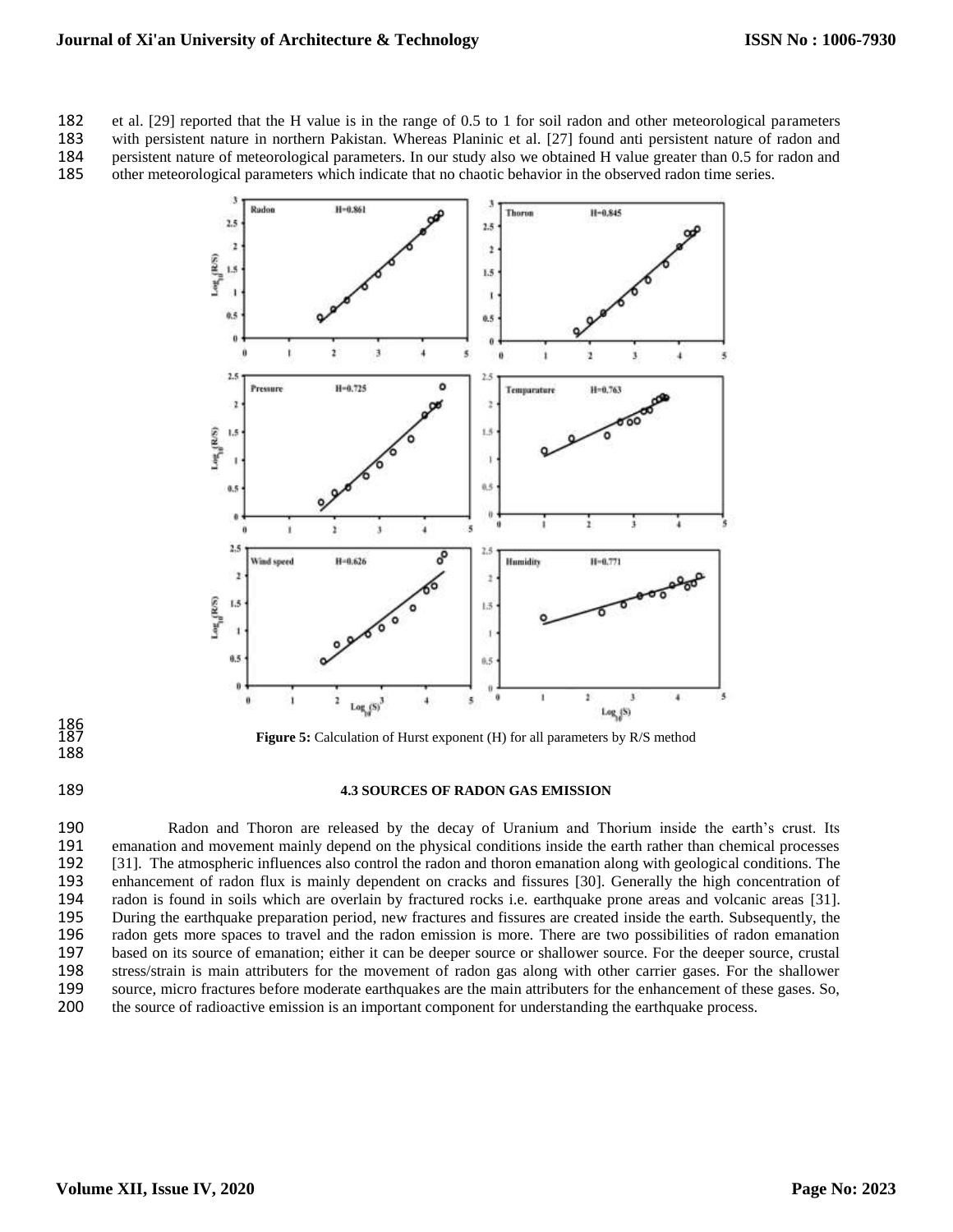



**202 Figure 6:** Correlation between Soil radon (Rn<sup>222</sup>) and Thoron (Rn<sup>22°</sup>) and source of emission

203 The source of radioactive emission can be determined from the correlation between radon and thoron [32]. 204 In case of high radon level and low thoron concentration, the source of radon is deep and in the case of low radon 205 level and high thoron level, the source of radon is shallow. The high ratio of radon to thoron indi level and high thoron level, the source of radon is shallow. The high ratio of radon to thoron indicates that the radon 206 gas has been transported from deep sources due to stress/strain alterations. Whereas, the low radon and high thoron 207 indicates that the radon is generated at shallow level due to micro-fracturing during earthquake preparation process 208 before occurrence of earthquakes [32]. Figure 6 depicts the radon versus thoron plot which shows both high and low 209 values of radon to thoron ratio. We may conclude that both shallow and deep sources are present in the radon<br>210 emission [33]. The radon and thoron show a good correlation which may indicate that the majority of radon 210 emission [33]. The radon and thoron show a good correlation which may indicate that the majority of radon and thoron has been carried from the deep source in the crust due to the release of stress. As per earthquake ca thoron has been carried from the deep source in the crust due to the release of stress. As per earthquake catalog of 212 ISR Annual report, 2017-18 [34], it is clear that most of the earthquakes in Kachchh are having the focal depths in 213 the range of 13-27 Km. This may suggest that majority of radon emission is from deep source. As shown in above<br>214 section 2.0 and Figure 1, the Kachchh basin contains several major E-W-trending faults. It is observed section 2.0 and Figure 1, the Kachchh basin contains several major E-W–trending faults. It is observed that the 215 radon gas emission is more near faults and fractures in any area which serve as good conduits for radon gas 216 transport. Such areas generally have more permeability and porosity as compared to solid hard rock areas that enable 217 radon gas to buoyantly migrate to surface of earth and subsequently, increase of radon gas takes place [35]. 218 However, we can clearly see some peaks in thoron concentrations without increase of radon concentration, we 219 cannot explain this phenomenon with solely of deeper source, and we have to incorporate the shallow source of <br>220 radon gas generation. This shallow source can contribute towards the propagation of low radon gas compa 220 radon gas generation. This shallow source can contribute towards the propagation of low radon gas compared to the<br>221 thoron due to the micro-fracturing in the rocks prior to the moderate earthquakes. This impact of sh 221 thoron due to the micro-fracturing in the rocks prior to the moderate earthquakes. This impact of shallow source can<br>222 be clearly seen in thoron level due to its half-life differences between thoron and radon and it 222 be clearly seen in thoron level due to its half-life differences between thoron and radon and it is imperative that the 223 thoron is more sensitive to the shallow focus earthquakes as compared to radon level [32]. However, it is difficult to 224 exactly pinpoint about the source of radon emission whether it is from deeper source or shallower source as it is<br>225 complex phenomenon which may require long duration radon data with many occurrences of earthquakes o complex phenomenon which may require long duration radon data with many occurrences of earthquakes of both 226 shallow and deep focus.

### 227 **4.4 CORRELATION OF RADON CONCENTRATION WITH METEOROLOGICAL PARAMETERS**

228 The meteorological parameters have a great contribution towards the dynamics of the soil radon, i.e.<br>229 starting from its generation to migration and emission [36]. Among all the meteorological parameters, the soil ra starting from its generation to migration and emission [36]. Among all the meteorological parameters, the soil radon is influenced primarily by precipitation [37], but also by barometric pressure, temperature and wind speed [38, 39, 40]. The emanation level of radon depends upon the amount of soil moisture present in the soil grains [41]. Broadly, the transportation of soil radon can be occurred by the process of diffusion, convection or the combination of both [1]. Diffusion is defined as the process when radon propagates through the pore fluid (liquid or gases) due to the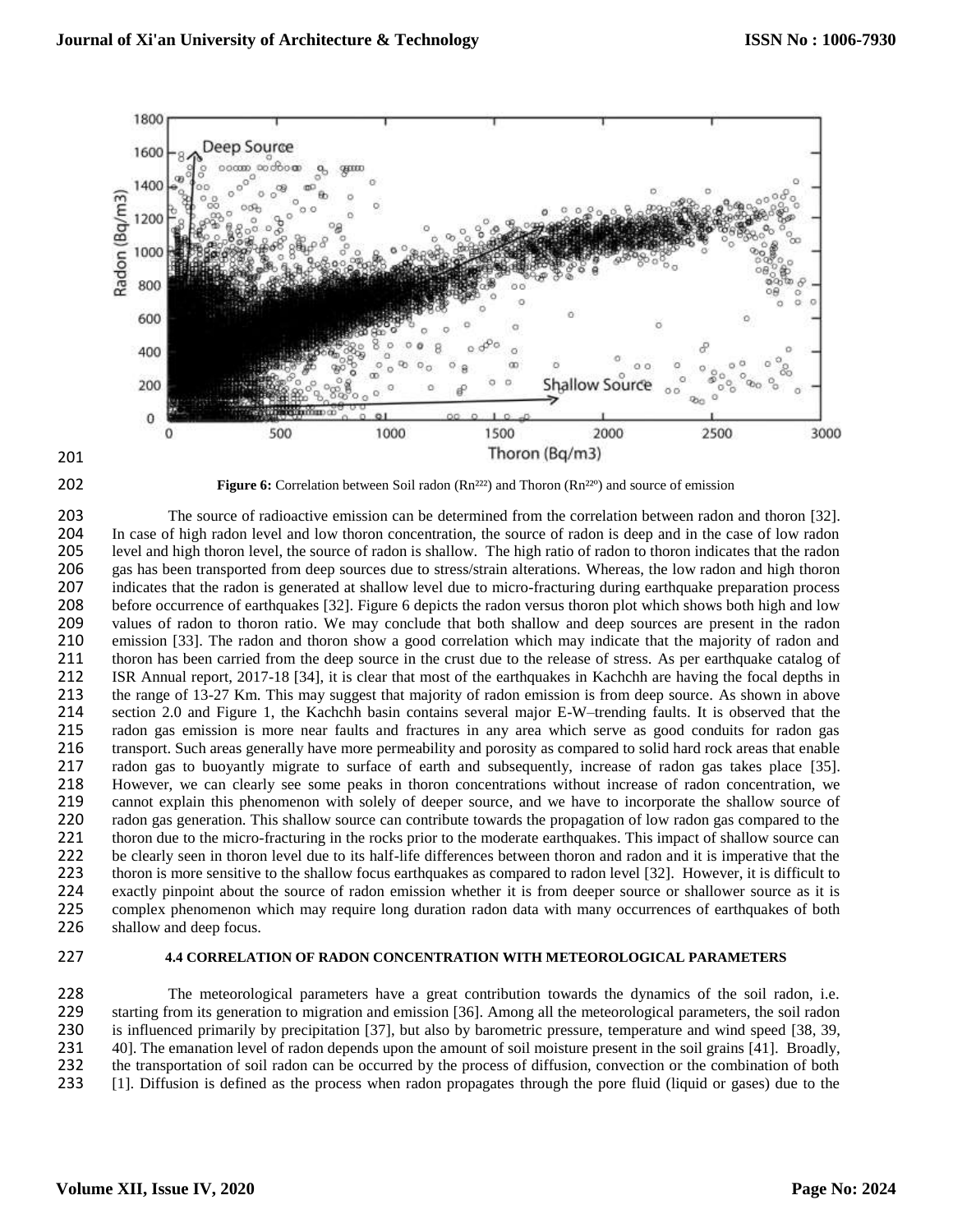

234 action of a concentration gradient, and in case of convection, the transmission of pore fluid takes place in the soil<br>235 bores along with the radon atoms due to the impact of some external forces. 235 pores along with the radon atoms due to the impact of some external forces.



237 **Figure 7:** Linear regression between radon with pressure, temperature and humidity

238 The diffusion process became dominant in case of the high permeable soil, whereas, the low permeability<br>239 of soil is suitable for the convective transport. The dry soil has more potential of the radon migration compa 239 of soil is suitable for the convective transport. The dry soil has more potential of the radon migration compared to 240 the soil saturated with water. In this study, linear regression has been applied between radon an 240 the soil saturated with water. In this study, linear regression has been applied between radon and meteorological 241 parameters to understand the influence of meteorological parameters on the soil radon emanation during the study 242 period. From the linear correlation between radon with meteorological parameters (pressure, temperature and 243 humidity), it has been obtained that pressure and temperature show a negative correlation with radon, while the 244 humidity varies positively with radon (Figure 7). The correlation coefficients were computed for each variable with 245 radon (Table 3). From the above table, it can be observed that the temperature showed a moderate negative correlation (-0.37) with radon during the study period, i.e., the concentration of soil radon decreases with the 246 correlation (-0.37) with radon during the study period, i.e., the concentration of soil radon decreases with the increase in temperature. The reduced temperature has allowed the convective transport of soil radon. increase in temperature. The reduced temperature has allowed the convective transport of soil radon.



248 *Table 3:* Correlation coefficient of Soil radon and other meteorological parameters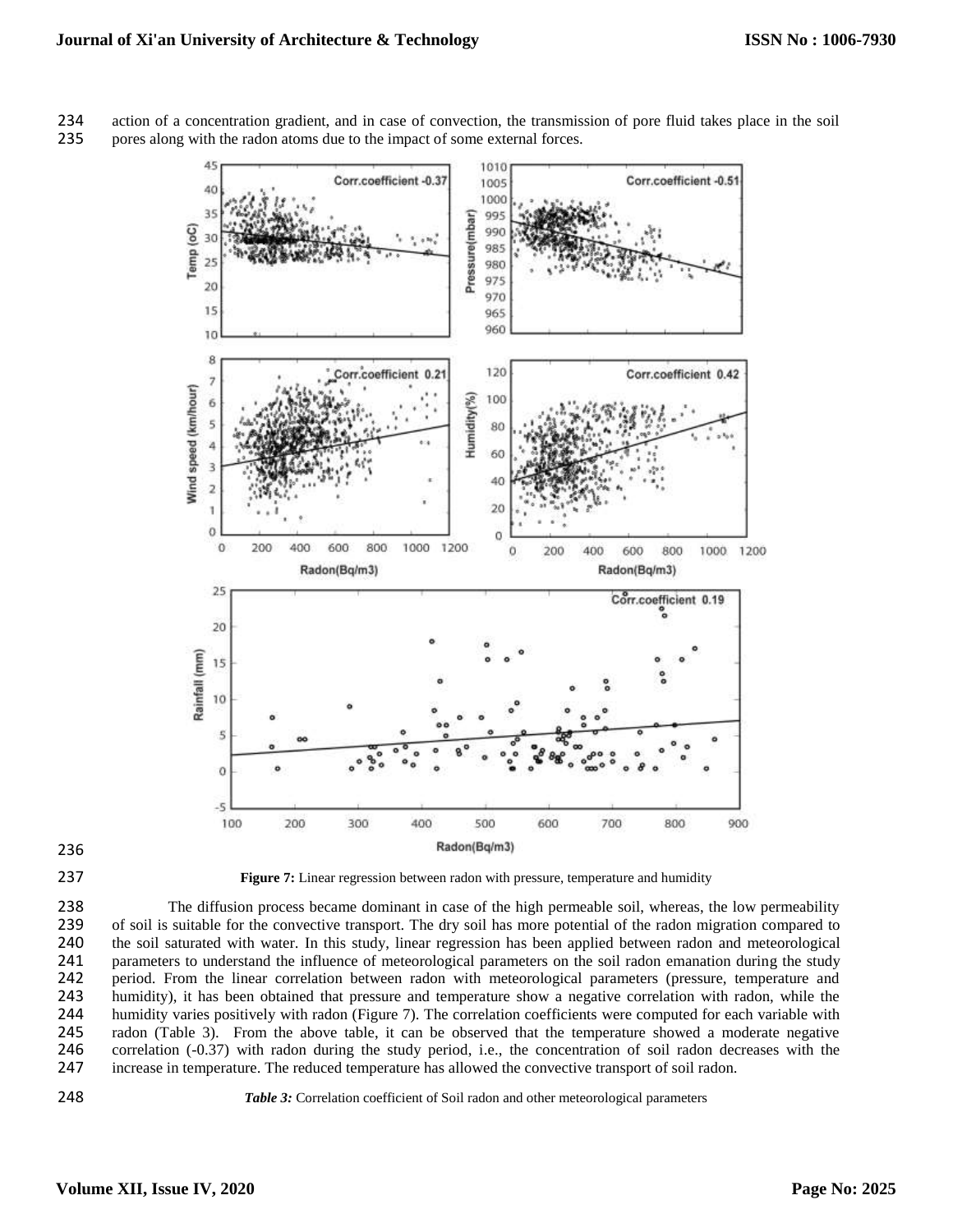249

| Parameters            | <b>Correlation Coefficient</b> |
|-----------------------|--------------------------------|
| Radon and Pressure    | $-0.51$                        |
| Radon and Temperature | $-0.37$                        |
| Radon and Humidity    | 0.42                           |
| Radon and Wind speed  | 0.22                           |
| Radon and Rainfall    | 0.19                           |

250

 Jaishi et al. [12] reported a moderate negative correlation between radon and temperature along the Mat Fault, Mizoram, India and suggested that the upward movement of radon by convection process gets stimulated in lower air temperature compared to the soil temperature and vice-versa. Sahoo et al. [13] have also found a similar 254 negative correlation between the temperature and radon. Whereas, Walia et al. [11] observed the existence of positive correlation of radon with temperature, humidity and rainfall, but found a negative correlation of ra positive correlation of radon with temperature, humidity and rainfall, but found a negative correlation of radon with wind speed at the MBT of N-W Himalayas, India. Again, the barometric pressure shows a moderate negative correlation (-0.51) with soil radon which means the increasing pressure forces atmospheric air into the soil, diluting the near-surface soil gas and driving radon deeper into soil [2].





260 **Figure 8**: Cross Correlograms between radon and other meteorological parameters

261 The atmospheric moisture content (Humidity) showed a moderate positive correlation (0.42) with the soil<br>262 radon emission. The enhancement of the humidity formed a cap in the atmosphere that reduces the upward 262 radon emission. The enhancement of the humidity formed a cap in the atmosphere that reduces the upward 263 migration of soil radon and hence increasing its concentration. At Aizawl, Mizoram, India, similar positive 263 migration of soil radon and hence increasing its concentration. At Aizawl, Mizoram, India, similar positive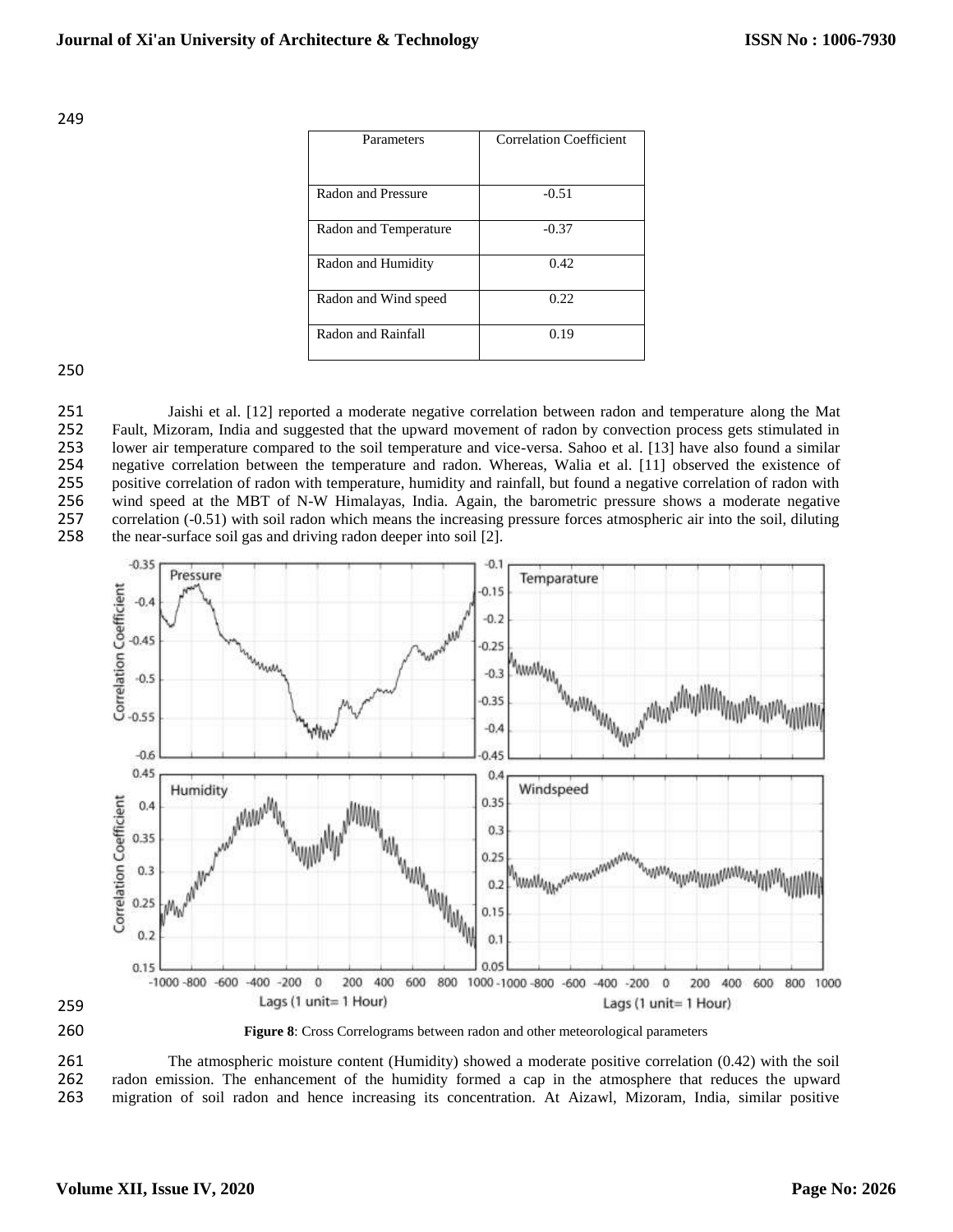correlation with humidity was reported by the authors in (42). The relation between rainfall and radon was found to 265 be positive. This indicates that whenever the rainfall increases the radon emission increases. During high rainfall, all 266 the ground become wet and because of capping affect which stops the radon flow in to the atmo the ground become wet and because of capping affect which stops the radon flow in to the atmosphere which ultimately increases the soil radon level [43]. Figure 8 depicts the cross correlograms between radon and other meteorological parameters. The extent of similarity between radon and other meteorological parameters with respect to time has been determined by analyzing through time-lagged cross correlation.

270 The cross correlation between radon and temperature oscillates above and below the zero point indicating 271 that there is a good correlation exists between the pair of variables. The time lags are showing two directions, i.e. the positive lags and the negative lags. The positive lags indicate the time duration by which the t positive lags and the negative lags. The positive lags indicate the time duration by which the temp has been shifted 273 forward with respect to the radon, while the negative lags indicate the backward shifting. The cross correlation 274 between radon and all other parameters (i.e. pressure, temperature and humidity), the time difference between two 275 corresponding peaks or troughs in both positive and negative sides is maintained as 24 hours. This existence of such 276 a specific lag of 24 hours indicates that all the parameters a diurnal variation with radon during the monitoring 277 period. Similar observation is obtained by Kumar et al. [44] and Arora et al. [45]. Again, in case of the correlation<br>278 with pressure, the trough has been found before the peak in the positive lag direction indicatin 278 with pressure, the trough has been found before the peak in the positive lag direction indicating that on gradual 279 shifting of humidity in forward direction, there is an opposite alignment between radon and humidity 279 shifting of humidity in forward direction, there is an opposite alignment between radon and humidity occurred prior<br>280 to the constructive alignment. However, whatsoever the lagging time between the parameters, the co 280 to the constructive alignment. However, whatsoever the lagging time between the parameters, the correlation value 281 between radon and other meteorological parameters are found to similar to what we got in linear regr between radon and other meteorological parameters are found to similar to what we got in linear regression.

282

### 283 **V. CONCLUSION**

284 Soil radon (Rn<sup>222</sup>) and other parameters (pressure, temperature and humidity) are measured continuously at 285 Badargarh of Kachchh region of Gujarat, India for the whole year 2017 with a sampling period of 10 minutes. As 286 per the descriptive statistics of all the parameters, the soil radon varies between 6 Bq/m3 to 1134 Bq/m3 with an 287 average value of 344 Bq/m3. Similarly, the thoron varies between 14 Bq/m3 to 2993 Bq/m3 with an average of 288 1172 Bq/m3. The temperature has minimum of 11ºC and maximum of 45ºC with an average of 28ºC; humidity 289 varies between 33 to 97% with an average of 55%; pressure is 973 to 1002 mBar with an average of 988 mBar and 290 wind speed varies between 0.69 km/hr to 8 km/hr with an average of 2.11 km/hr. The Hurst exponent (H) value is 291 found to be greater than 0.5 for radon and other meteorological parameters which indicate that no chaot 291 found to be greater than 0.5 for radon and other meteorological parameters which indicate that no chaotic behavior<br>292 in the observed radon time series. Radon is found to be negatively correlated with two parameters ( 292 in the observed radon time series. Radon is found to be negatively correlated with two parameters (pressure and 293 temperature) and positively correlated with other parameters (humidity, rainfall and wind speed). The 293 temperature) and positively correlated with other parameters (humidity, rainfall and wind speed). The increase in the 294 air temperature compared to the soil temp had inhibited the convective transport of soil radon and hence its<br>295 concentration decreased with temperature. The enhancement of barometric pressure has forced the soil rado 295 concentration decreased with temperature. The enhancement of barometric pressure has forced the soil radon to 296 drive downward and hence decreased with increase in pressure. Similarly, the plausible explanation for positive correlation with humidity is that the enhancement of the humidity formed a cap in the atmosphere that redu correlation with humidity is that the enhancement of the humidity formed a cap in the atmosphere that reduces the 298 upward migration of soil radon and hence increasing its concentration. The linear regression between soil radon  $299$  (Rn<sup>222</sup>) and thoron (Rn<sup>22°</sup>) has revealed the deeper source for most of radon emission in Kachchh. The deeper source 300 of radon emission can be linked to tectonic movements in Kachchh as most of the local earthquakes occur at lower crust.

302

303 *Acknowledgement:* The authors are thankful to the Director General, ISR for his encouragement, scientific support 304 and permitting us to publish this work. The authors would like to thank Department of Science and Technology, 305 Government of Gujarat for funding to establish multi parametric geophysical observatory network in Kachchh, 306 Gujarat for earthquake precursory research. Gujarat for earthquake precursory research.

# 307 **REFERENCES**

- 308 1. Tanner, A.B., *Radon Migration in Groundwater, The Natural Radiation and Environment* III, Houston, Texas PP. 5-56, 309 (1980).<br>310 2. Schuma
- 310 2. Schumann RR, Owen DE. *Relationship between geology, equivalent uranium concentration, and radon in soil gas, Fairfax*  311 *Country, Verginia*: USGS open file report 88–18, p 28, (1988).
- 312 3. Sexm, R.G., Moed, B.A., Nazaroff, W.W., Revzan, K.L., and Nero, A.V., *Investigations of soil as a source of indoor radon,*
- 313 *in Hopke, P.K., ed., Radon and its decay products*: American Chemical Society Symposium Series 331, pp.10-29, (1987).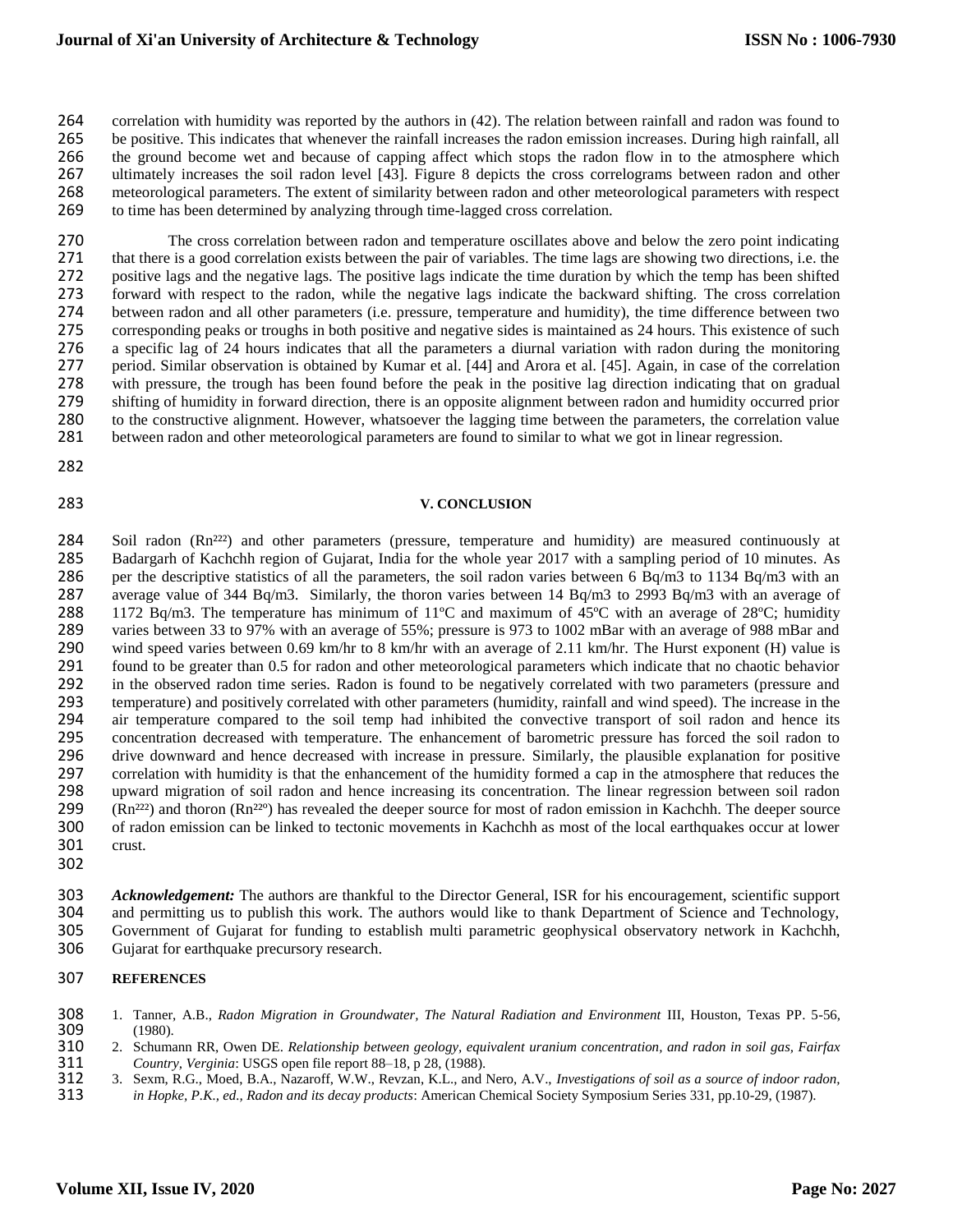- 314 4. Shebell P, Miller KM, *Analysis of eighteen years of environmental radiation monitoring data*. Environ Int 22(Suppl 1):S75– 315 S83 (structure of the material. Geochim. Cosmochim. Acta. 57, 1783–1797, (1996).
- 316 5. Fujiyoshi, R., Sakamoto, K., Imanishi, T., Sumiyoshi, T., Sawamura, S., Vaupotic, J., Kobal, I. *Meteorological parameters*  317 *contributing to variability in 222Rn activity concentrations in soil gas at a site in Sapporo, Japan*. Sci. Total Environ. 370, 224–234, (2006).
- 319 6. Sundal AV, VidarValen, Oddmund Soldal, Terje Strand. *The influence of meteorological parameters on soil radon levels in*  320 *permeable glacial sediments*, j.scitotenv, 418–428, (2008).
- 321 7. Inan, S., T. Akgul, C. Seyis, R. Saatcilar, S. Baykut, S. Ergintav and M. Bas, *Geochemical monitoring in the Marmara*
- 322 *region (NW Turkey): A search for precursors of seismic activity*, J. Geophys. Res., 113 (B3), (2008). 323 8. Inan, S., A. Kop, H. Cetin, F. Kulak, Z. Pabuccu, C. Seyis, S. Ergintav, O. Tan, R. Saatcilar and M.N. Bodur. *Seasonal*  324 *variations in soil radon emanation: long-term continuous monitoring in light of seismicity*, Nat. Hazards, 62 (2), 575-591,  $(2012).$
- 326 9. Cigolini C, Poggi P, Ripepe M, Laiolo M, Ciamberlim C, Delle Donne D. *Radon surveys and real time monitoring at*  327 *Stromboli volcano: influence of temperature, atmospheric pressure and tidal forces on 222Rn degassing,* J Volcanol 328 Geotherm Res 184:381–388, (2009).<br>329 10. Singh, M., Ramola, R. C., Singh, S.
- 329 10. Singh, M., Ramola, R. C., Singh, S., & Virk, H. S. The influence of meteorological parameters on soil gas radon. Expl.
- 330 Geophys, IX, 85–90, (1988).<br>331 11. Walia, V., Su, T. C., Fu, C. 0 331 11. Walia, V., Su, T. C., Fu, C. C., & Yang, T. F. Spatial variations of radon and helium concentrations in soil gas across Shan-<br>332 Chaio fault, Northern Taiwan. Radiation Measurements, 40(2-6), 513–516, (2005).
- 332 Chaio fault, Northern Taiwan. Radiation Measurements, 40(2-6), 513–516, (2005).<br>333 12. Jaishi, H. P., Singh, S., Tiwari, R. P., & Tiwari, R. C. Correlation of radon anoma 333 12. Jaishi, H. P., Singh, S., Tiwari, R. P., & Tiwari, R. C. Correlation of radon anomalies with seismic events along Mat fault in
- 334 Serchhip District, Mizoram, India. Applied Radiation and Isotopes, 86, 79–84, (2014). 335 13. Sahoo S.K., Rao K.M., Shaji J.P., Murali Krishna K.S., Udaya Lakshmi G., Influence of meteorological parameters on the soil radon (Rn<sup>222</sup>) emanation in Kachchh, Gujarat, India, Environ Monit Assess, 190:111, (2018
- 336 soil radon (Rn<sup>222</sup>) emanation in Kachchh, Gujarat, India, Environ Monit Assess, 190:111, (2018).<br>337 14. Roy A.B., Chatterjee A., Chauhan N.K., Geological evolution of Kachchh: An epitome of suc 337 14. Roy A.B., Chatterjee A., Chauhan N.K., Geological evolution of Kachchh: An epitome of successive Phanerozoic events.
- 338 Current Science, Vol. 112, No. 5, (2017).<br>339 15. Rajendran K., Rajendran C.P., Thakkar 339 15. Rajendran K., Rajendran C.P., Thakkar M., Tuttle M.P., The 2001 Kachchh (Bhuj) earthquake: coseismic surface features 340 and their significance. Current Science, Vol. 80, No. 11, (2001).<br>341 16. Biswas, S. K. Regional framework, structure and evolution of the
- 341 16. Biswas, S. K. Regional framework, structure and evolution of the western marginal basins of India, Tectonophys, 135, 302–<br>342 327, (1987). 342 327, (1987).<br>343 17. Tatli, H., De
- 343 17. Tatli, H., Detecting persistence of meteorological drought via the Hurst exponent, Meteorol. Appl. 22 (4), 763–769, (2015).
- 344 18. Gkarlaouni, C., Lasocki, S., Papadimitriou, E., George, T., Hurst analysis of seismicity in Corinth rift and Mygdonia graben 345 (Greece). Chaos, Solit. Fractals 96, 30–42, (2017).<br>346 19. Fukui, M. 222Rn concentrations and variations in
- 346 19. Fukui, M. 222Rn concentrations and variations in unconfined groundwater. J. Hydrol. 79, 83–94, (1985).
- 347 20. Hamada, H. Estimation of groundwater flow rate using the decay of 222Rn in a well. J. Environ. Radioact. 47, 1–13, (2000) 348 21. Monnin, M.M., Seidel, J.L. Radon concentration in karstic aquifers. Geofi's. Int. 41
	-
- 348 21. Monnin, M.M., Seidel, J.L. Radon concentration in karstic aquifers. Geofı´s. Int. 41, 265–271, (2001). 349 22. Grasty, R. L. Summer outdoor radon variations in Canada and their relation to soil moisture. Health Phys. 66, 185–193, **350** (1994).<br>**351** 23. Mostafa
- 351 23. Mostafa AMA, Yamazawa H, Uosif MAM, Moriizumi J. Seasonal behavior of radon decay products in indoor air and<br>352 resulting radiation dose to human respiratory tract. Journal of Radiation Research and Applied Scienc 352 resulting radiation dose to human respiratory tract. Journal of Radiation Research and Applied Sciences, 8(1), 142–7, (2015).
- 24. Arvela, O. Holmgren and P. Ha ninen, Effect of Soil Moisture on Seasonal variation in Indoor Radon Concentration:<br>354 Modeling and Measurements in 326 Finnish Houses, Radiation Protection Dosimetry, Vol. 168, No. 2, pp 354 Modeling and Measurements in 326 Finnish Houses, Radiation Protection Dosimetry, Vol. 168, No. 2, pp. 277–290, (2016).<br>355 25. Ahrens, L.H. The lognormal distribution of the elements (a fundamental law of geochemistry
- 355 25. Ahrens, L.H. The lognormal distribution of the elements (a fundamental law of geochemistry and its subsidiary). Geochimica<br>356 et Cosmochimica Acta 5: 49–73, (1954).
- 356 et Cosmochimica Acta 5: 49–73, (1954).<br>357 26. Barbosa, S.M., Steinitz, G., Piatibrato 357 26. Barbosa, S.M., Steinitz, G., Piatibratova, O., Silva, M.E., Lago, P., Radon variability at the Elat granite, Israel:
- 358 heteroscedasticity and nonlinearity. Geophys. Res. Lett. 34 (15), (2007).<br>359 27. Planinić, J., Vuković, B., Radolić, V., Radon time variations and deter-359 27. Planinić, J., Vuković, B., Radolić, V., Radon time variations and deterministic chaos. J. Environ. Radioact. 75 (1), 35–45.
- **360** (2004).<br>**361** 28. Külahc 361 28. Külahcı, F., Şen, Z., On the correction of spatial and statistical uncertainties in systematic measurements of 222Rn for
- 362 earthquake prediction. Surv. Geophys. 35 (2), 449–478, (2014). 363 29. Barkat, A., Ali, A., Rehman, K., Awais, M., Tariq, M.A., Ahmed, J., Iqbal, T., Multiprecursory analysis of phalla earthquake (July 2015; Mw 5.1) near Islamabad, Pakistan. Pure Appl. Geophys. 1–16, (2018). 364 (July 2015; Mw 5.1) near Islamabad, Pakistan. Pure Appl. Geophys. 1–16, (2018).
- 365 30. Holford D J, Schery S D, Wilson J L and Phillips F M. Modeling radon transport in dry, cracked soil, J. Geophys. Res. 366 98(B1) 567–580, (1993). **366** 98(B1) 567–580, (1993).<br>**367** 31. Reddy D V, Sukhija B S.
- 367 31. Reddy D V, Sukhija B S, Nagabhushanam P, Reddy G K, Kumar D and Lachassagne P. Soil gas radon emanometry: A tool 368 for delineation of fractures for ground water in granaitic terrains; J. Hydrol. 329, 186–195, (20 for delineation of fractures for ground water in granaitic terrains; J. Hydrol. 329, 186–195, (2006).
- 369 32. Yang, T. F., Walia, V., Chyi, L. L., Fu, C. C., Chen, C. H., Liu, T. K., Song, S. R., Lee, C. Y., & Lee, M. Variations of soil 370 radon and thoron concentrations in a fault zone and prospective earthquakes in SW Taiwan. Radiation Measurements, 40(2),
- 371 496–502, (2005).<br>372 33. Padilla, G. D., H 372 33. Padilla, G. D., Hernandez, P. A., Padron, E., Barrancos, J., Perez, N. M., Melian, G., Nolasco, D., Dionis, S., Rodriguez, F., Calvo, D., & Hernandez, I. Soil gas radon emission and volcanic activity at El Hierro (
- 373 Calvo, D., & Hernandez, I. Soil gas radon emission and volcanic activity at El Hierro (Canary Island): the 2011– 2012 submarine eruption. Geochemistry, Geophysics, Geosystems, 14(2), 432–447, (2013).